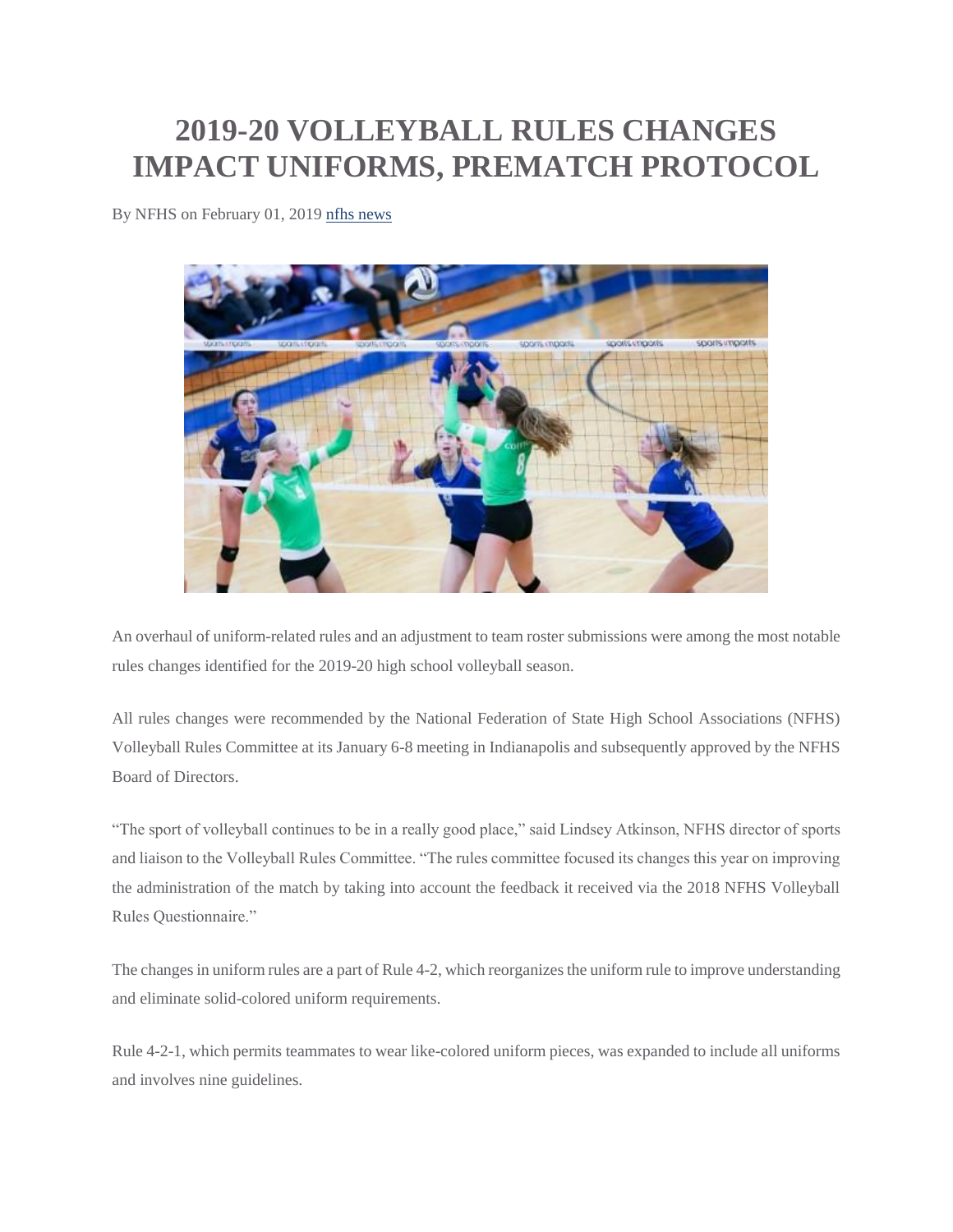Rule 4-2-1a states that all uniform tops (with the exception of the libero, as noted in Rule 4-2-2) and bottoms shall be like-colored. Rule 4-2-1e permits the top and/or bottom of all uniforms to include the school's name, nickname, logo, mascot and/or team member's name. In doing so, a single mascot reference and/or school name may be placed on the sleeve(s), and shall not exceed either 4 inches by 4 inches or 3 inches by 5 inches.

"The rules committee was very deliberate and measured in their language choices to ensure that all currently compliant libero and team uniforms will be compliant under the new rule," Atkinson said. "The committee believes that this new rule will, in fact, be easier to apply and require less policing by both officials and state associations."

In Rule 4-2-2, the libero's uniform must clearly contrast from the predominant color(s) of the team uniform top, excluding trim. The libero's uniform top cannot be made up solely of the same predominant color(s) of the team's uniform top, even if the like color(s) are placed differently on the uniform top. Furthermore, numbers shall meet all specifications in Rule 4-2-4, which removes the option for players to wear No. 00 to eliminate confusion surrounding the signaling of the number.

Beginning July 1, 2023, a plain, Arabic numeral of a solid, clearly contrasting color from the body of the uniform will be required. The change eliminates the use of a border to create the number contrast, therefore, allowing officials and scorers to easily identify uniforms numbers while aligning the rule with that of other rules codes.

In dealing with the submission of team rosters, sections of Rules 5-7 were modified to eliminate warmup interruptions by officials requesting rosters with 10 minutes remaining on the warmup clock. The change creates a smoother warmup process for coaches, players and officials.

Rules 5-5-1b, 5-6-1b and 7-1-1a clarified the specific duties of the second referee, official scorer and coach during the prematch setting. Before the match, the second referee shall assist the first referee by collecting each team roster during the timed prematch conference and supervise the placement of the officials' table and team benches.

As part of Rule 5-6-1b, the official scorer shall now also receive each team's roster from the second referee at the conclusion of the prematch conference. In Rule 7-1-1a, a coach from each team shall submit in writing to the second referee an accurate roster with names and uniform numbers of all players during the timed prematch conference. Roster changes may be made until 10 minutes remain on the pregame clock.